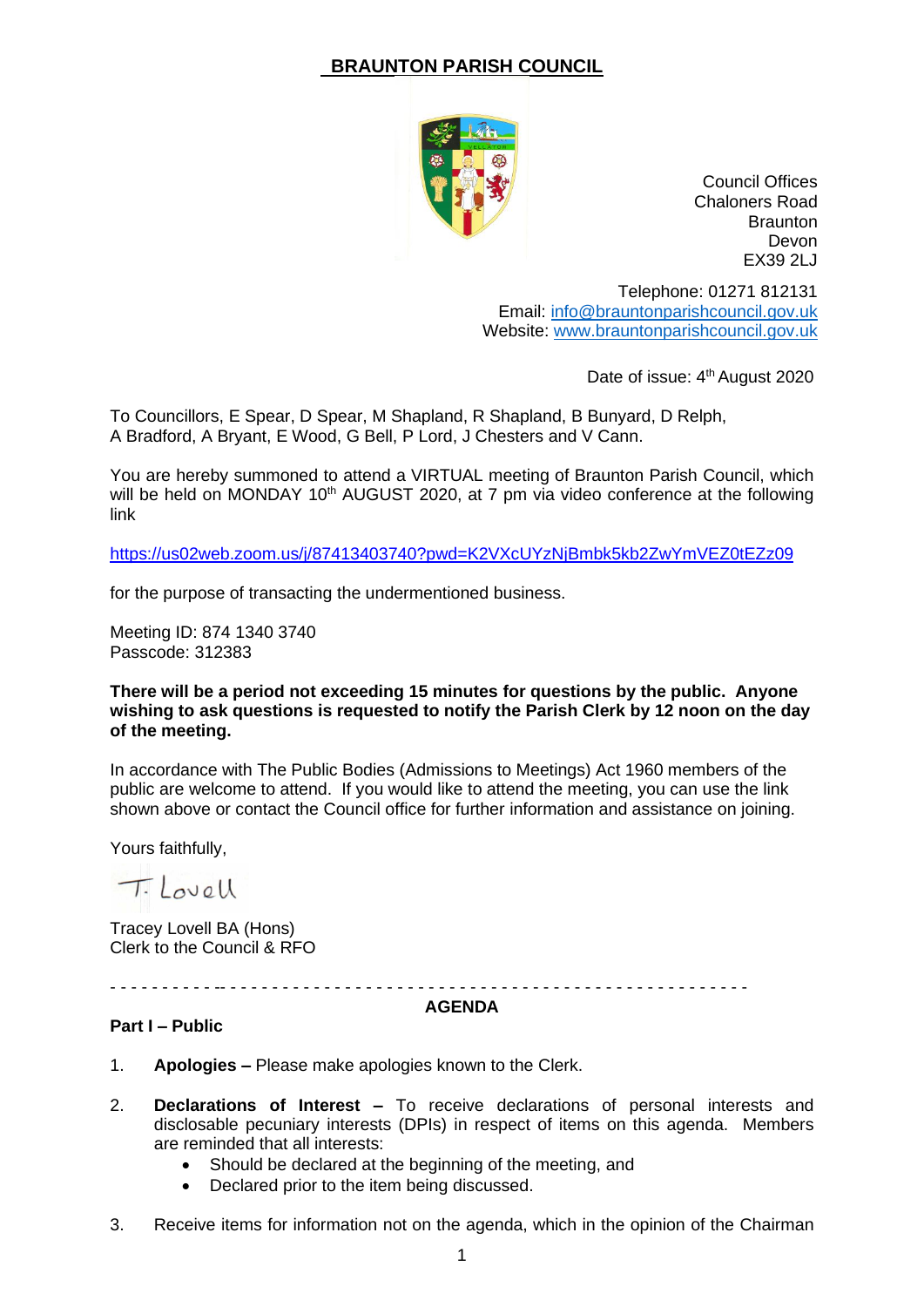should be brough to the attention of the Council.

4. **Public Participation Period –** Members of the public are permitted to make representations, ask questions and give evidence in respect of any item of business relating to the Parish Council. The period of time which is designated for public participation shall not exceed 15 minutes. Each member of the public is entitled to speak once only in respect of business and shall not speak for more than 3 minutes. A question asked by a member of the public during this period shall not require a response or debate at the meeting.

### 5. **Minutes –**

- a. Approve and sign Minutes of the Full Council meeting held on 13<sup>th</sup> July 2020, attached.
- b. Approve and sign Minutes of the Additional Council meeting held on the  $27<sup>th</sup>$  July 2020, attached.
- c. Approve and sing Minutes of the Parks and Gardens Committee meeting held on the 4<sup>th</sup> August 2020, attached.
- 6. **Action Sheet** Note updated action sheet, attached.

# 7. **Police Report**

- a. Receive Office of the Police and Crime Commissioner July Edition newsletter, attached.
- b. Receive Devon and Cornwall Police newsletter July Edition, attached.
- c. Receive report following meeting on the 5 August with the Police's Diversity Officer and North Devon Sunrise.

# 8. **Reports from the Devon County Councillor**

### 9. **Reports from North Devon Councillors**

- 10. **Planning –** North Devon Council the determining Authority, has asked for comments from this Parish Council on the following applications (click on the application number to view the Application):
	- (a) 71668 **Proposal:** Erection of decking area. **Location:** 12 Hills View, Braunton, Devon, EX33 2LA **Applicant:** Mr Andrew Cork
	- (b) 71733 **Proposal:** Demolition of dwelling and erection of replacement dwelling. **Location:** Ferndown, Saunton, Braunton, Devon, EX33 1LG **Applicant:** Mr and Mrs James
	- (c) 71785 **Proposal:** Repair the slumped section of the outer bank of 65m section **Location:** Horsey Island Braunton Devon **Applicant:** Devon Wildlife Trust
	- (d) 71861 **Proposal:** Erection of entrance porch **Location:** 53 Moor Lea Braunton Devon EX33 2PF **Applicant:** Mr Mrs John Birbeck

### **11. North Devon Council – Planning Decisions**

71512 **Proposal:** Change of use of land together with the siting of two shepherds huts to provide two units of holiday accommodation (glamping). **Location:** Snowball Cottage, Fullabrook, Ilfracombe, Devon, EX34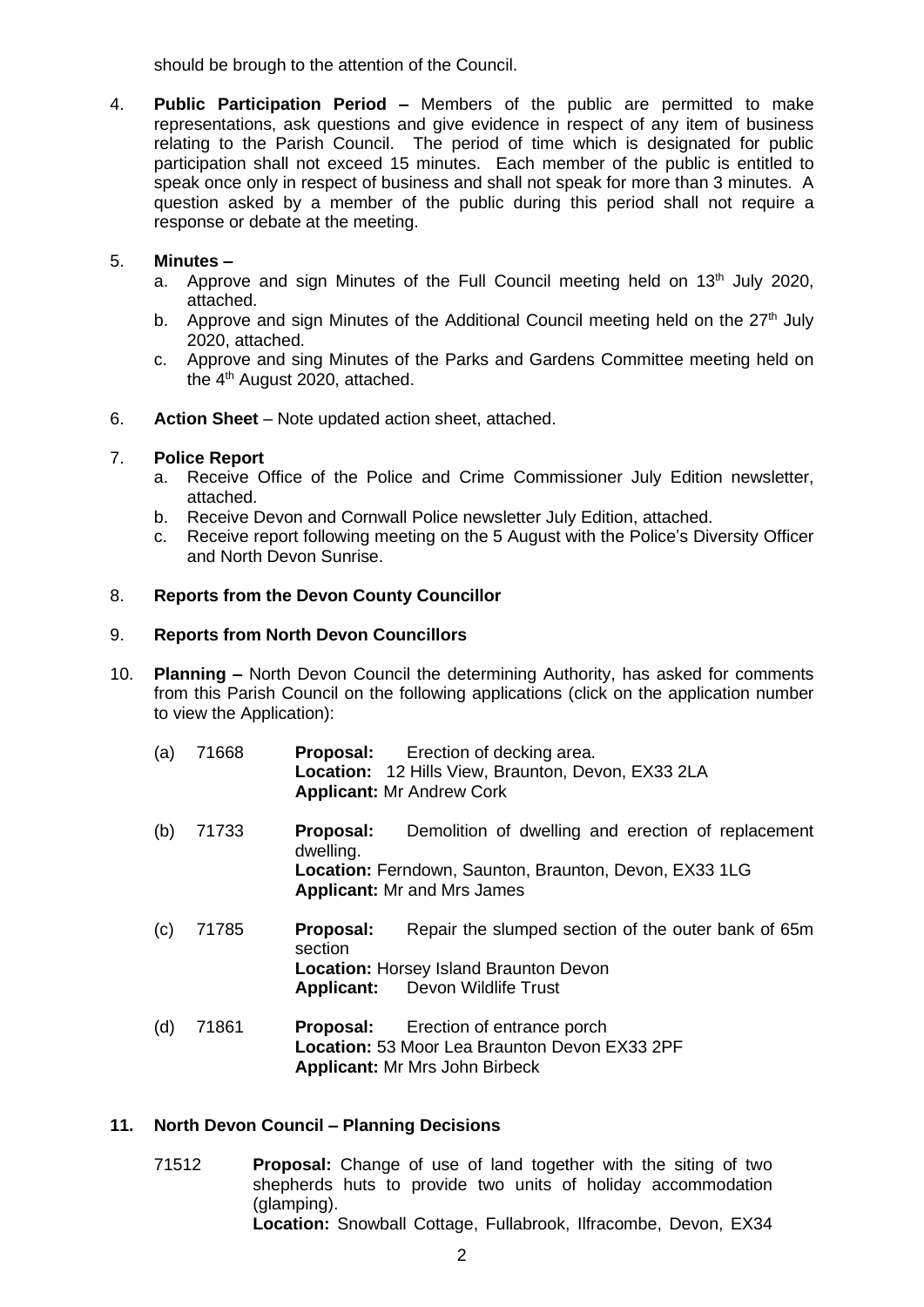8NJ. **Applicant:** Mr Nick Tucker **Decision:** APPROVED **Decision Date:** 22/07/20

- 71283 **Proposal:** Approval of details in respect of condition 3 (LEMP) & 4 (Desktop Survey for Ground Contamination) attached to planning permission 66847 Conservation of redundant agricultural workshop to dwelling. **Location:** Cornersways, Braunton, Devon, EX33 2NU **Applicant:** Mr John Ashton **Decision:** APPROVED **Decision Date:** 21/07/20
- 71440 **Proposal:** Variation of condition 1 (approved plans) planning permission 66237 to allow for amended planting scheme. **Location:** The Coombes, Coombe Lodge, Lower Park Road, Braunton, Devon, EX33 2LH **Applicant:** Braunton Developments **Decision:** APPROVED **Decision Date:** 27/07/20
- 71584 **Proposal:** Extension to dwelling. **Location:** Willoway Barn, Fairlynch Lane, Braunton, Devon, EX33 1BT **Applicant:** Mr Copp **Decision:** APPROVED **Decision Date:** 29/07/20
- 71614 **Proposal:** Variation of condition 2 (approved plans) attached to planning permission 70408 to allow for amended boundarys. **Location:** The White Cottage, Knowle, Braunton, Devon, EX33 2NA **Applicant:** Mr David Earner **Decision:** APPROVED **Decision Date:**31/07/20
- 71637 **Proposal:** Demolition of garage together with extensions to dwelling including garage. **Location:** 16 Burrows Park, Braunton, Devon, EX33 1EU **Applicant:** Mr and Mrs Brookes **Decision:** APPROVED **Decision Date:** 29/07/20
- 71643 **Proposal:** Retrospective permission for the continued use of a livestock building. **Location:** Fullabrook Farm, Fullabrook, Ilfracombe, Devon, EX34 8NJ **Applicant:** Mr Samuel Tucker **Decision:** APPROVED **Decision Date:** 30/07/20
- 71644 **Proposal:** Retrospective permission for the continued use of a livestock building. **Location:** Fullabrook Farm, Fullabrook, Ilfracombe, Devon, EX34 8NJ **Applicant:** Mr Samuel Tucker **Decision:** APPROVED **Decision Date:** 30/07/20
- 71655 **Proposal:** Approval of details in respect of discharge of conditions 7